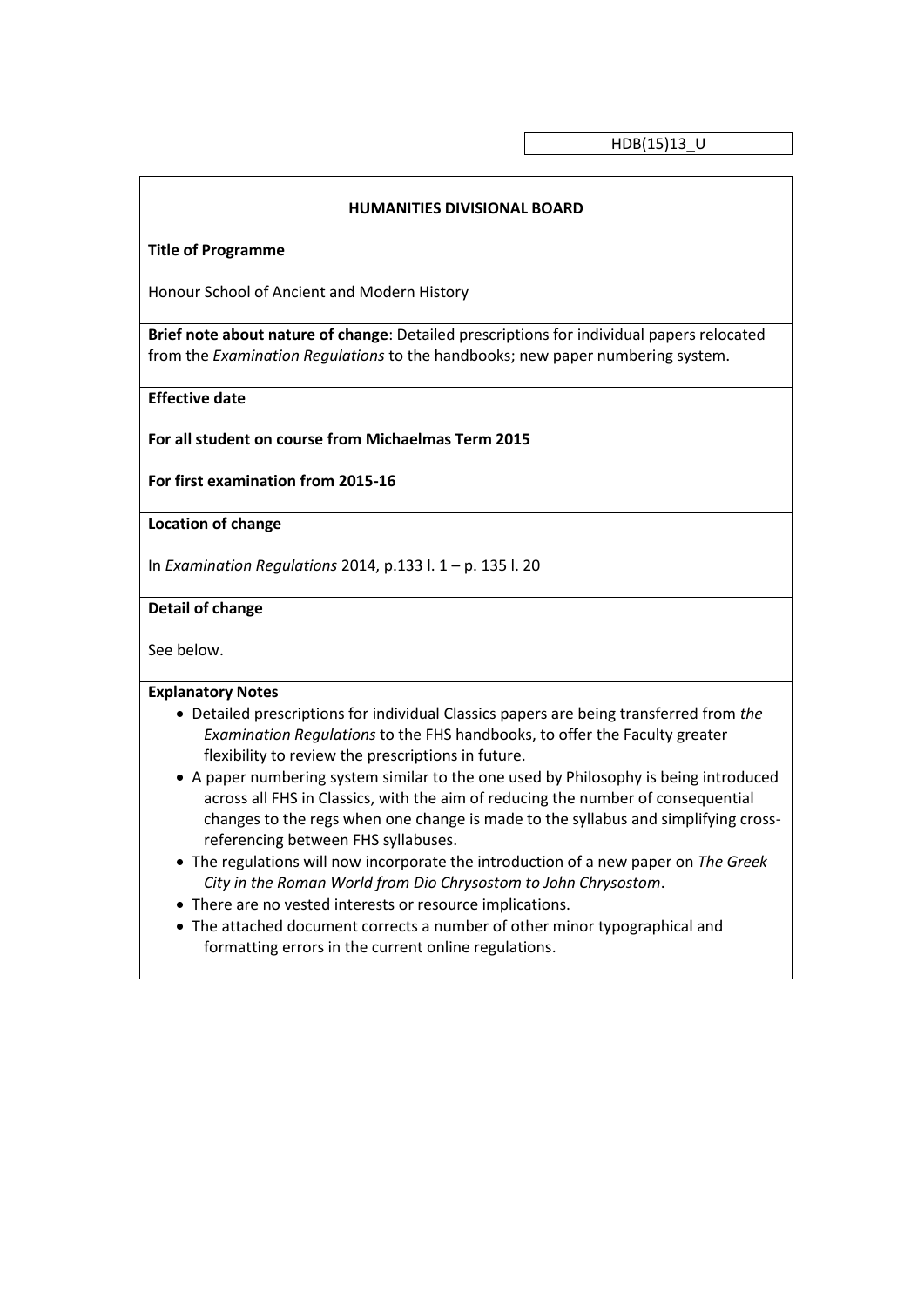#### Honour School of Ancient and Modern History

**A**

1. The examination in the Honour School of Ancient and Modern History shall consist of such subjects in Ancient and Modern History as the Boards of the Faculties of Classics and History from time to time shall in consultation prescribe by regulation.

2. No candidate shall be admitted to the examination in this school unless he or she has either passed or been exempted from the First Public Examination.

3. The examination shall be under the joint supervision of the Boards of the Faculties of Classics and History. They shall appoint a standing joint committee to consider any matters concerning the examination which cannot expeditiously be settled by direct consultation between them. Whenever any matter cannot otherwise be resolved they shall themselves hold a joint meeting and resolve it by majority vote.

### **B**

Each candidate shall offer the following subjects:

I. A PERIOD OF ANCIENT HISTORY (ONE PAPER).

One of the following:

 $(a)$ 452: Greek History 478-403 BC $\div$ 

(b) 453: Greek History 403-336 BC;

 $(e)$ 455: Roman History 146-46 BC;

(d)456: Roman History 46 BC-AD 54.

II. A PERIOD OF MODERN HISTORY (ONE PAPER).

*Either*

(*a*) Any one of the periods of General History specified for the Honour School of History; *or* :

(*b*) Any one of the periods of the History of the British Isles specified for the Honour School of History except any such period that has already been offered on passing the First Public Examination.

Students participating in the academic exchange scheme with Princeton University will substitute the courses taken at Princeton for either a General History or History of the British Isles paper. The Princeton courses will be examined at Princeton, and the grades awarded will be reviewed and moderated by the Examiners to produce a single University standard mark, according to procedures laid down in the Handbook and Examining Conventions.

#### III. FURTHER SUBJECTS

*Either,* (*a*) (i) any one of the Further Subjects as specified for the Honour School of History (one paper);

*or,* (*b*) any one of the following Further Subjects in Ancient History (one paper) provided that any candidate who offers alternative IV (*a*) below may only offer alternative III (*b*):

(i) Athenian democracy in the Classical Age (as specified for the Honour School of Literae Humaniores I. 7).

409: *The Hellenistic World: societies and cultures, c.300 BC–100 BC*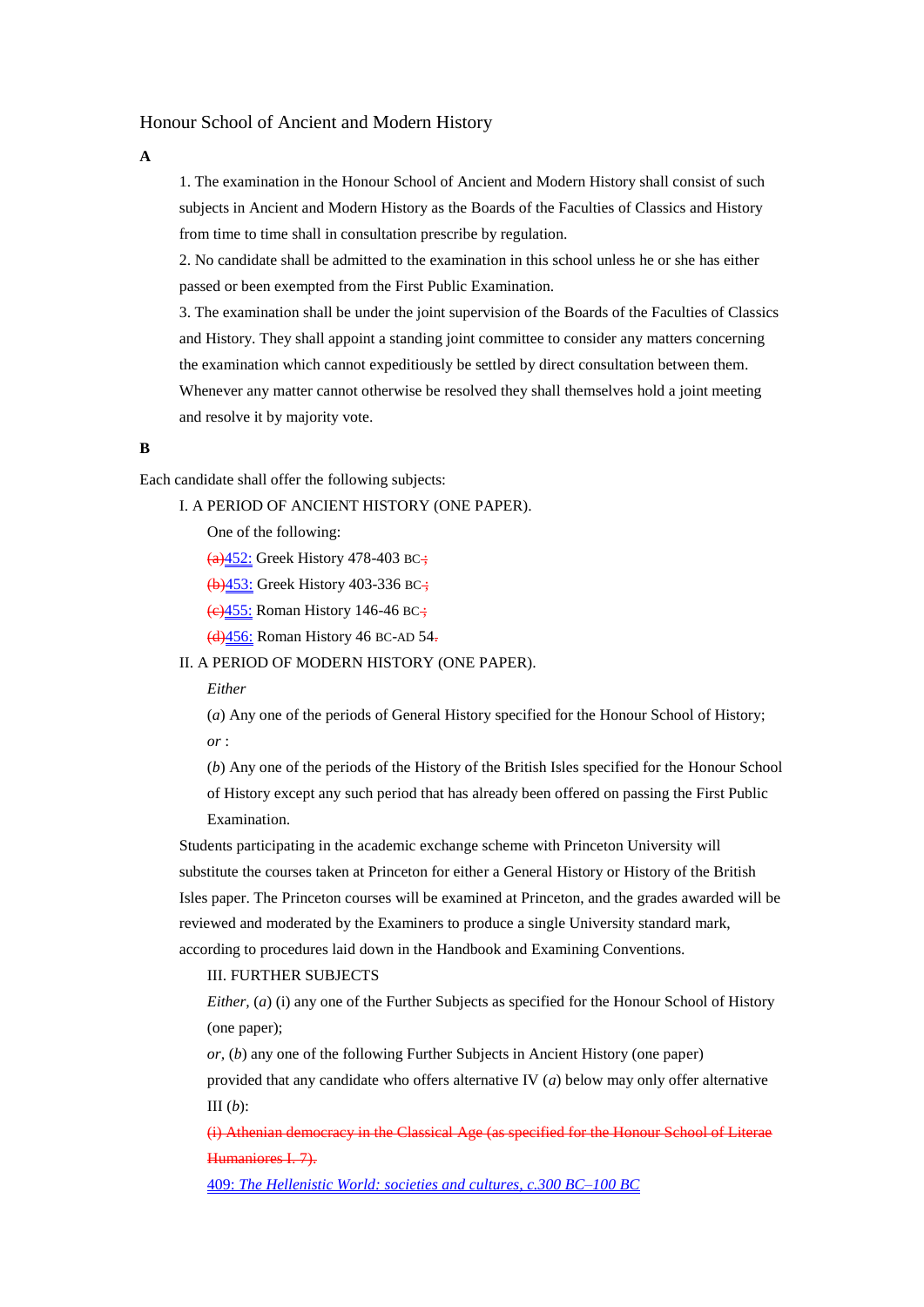(ii)411: *Politics, Society and Culture from Nero to Hadrian (as specified for the Honour School of Literae Humaniores I. 11).*

(iii)412: *Religions in the Greek and Roman World*, *c* .31 BC-AD 312 (as specified for the Honour School of Literae Humaniores I. 12).

457: *Athenian democracy in the Classical Age*

(iv)601: *The Greeks and the Mediterranean World c.950-500* BC , (IV.1 AS SPECIFIED FOR THE HONOUR SCHOOL OF LITERAE HUMANIORES).

(v) Art under the Roman Empire, ad 14-337, (IV.4 as specified for the Honour School of Literae Humaniores).

(vi)603: *Hellenistic Art and Archaeology, 330-30 BC (as specified for the Honour School of Literae Humaniores IV.3)*

(vii) The Hellenistic World: societies and cultures, c.300 BC – c.100 BC (as specified for the Honour School of Literae Humaniores I.9).

604: *Art under the Roman Empire, AD 14-337*

The individual specification and prescribed texts for subject 457 will be published for candidates in the Ancient and Modern History Handbook by Monday of Week 0 of Michaelmas Term each year for the academic year ahead. All other subjects under III(b) will be as specified for the Honour School of Literae Humaniores.

### IV. SPECIAL SUBJECTS

*Either,* (*a*) any one of the Special Subjects as specified for the Honour School of History (one paper and one extended essay);

*or,* (*b*) any one of the following Special Subjects in Ancient History (two papers), provided that any candidate who offers alternative III (*a*) above may only offer alternative IV (*b*)

(i)458: *Alexander the Great and his Early Successors (336-302 BC ) (two papers) (as specified for the Honour School of Literae Humaniores I. 8).*

(ii)460: *Cicero: Politics and Thought in the Late Republic (two papers) (as specified for the Honour School of Literae Humaniores I. 9).*

461: *The Greek City in the Roman World from Dio Chrysostom to John Chrysostom.* This option will be examined by a 3-hour commentary paper and an extended essay of between 5,000 and 6,000 words (including footnotes but excluding bibliography). The essay shall be on a topic or theme selected by the candidate from a question paper published by the examiners on Friday of Week 4 of Michaelmas Term in the year of examination. The candidate must deliver two copies of the essay by hand to the Examination Schools (addressed to the Chair of Examiners, Honour School of Ancient and Modern History, Examination Schools, High Street, Oxford) not later than 12 noon on Friday of Week 0 of Hilary Term of the year of examination. A certificate, signed by the candidate to the effect that each essay is the candidate's own work, and that the candidate has read the Faculty's guidelines on plagiarism, must be presented together with the submission. The University's regulations on Late Submission of Work will apply.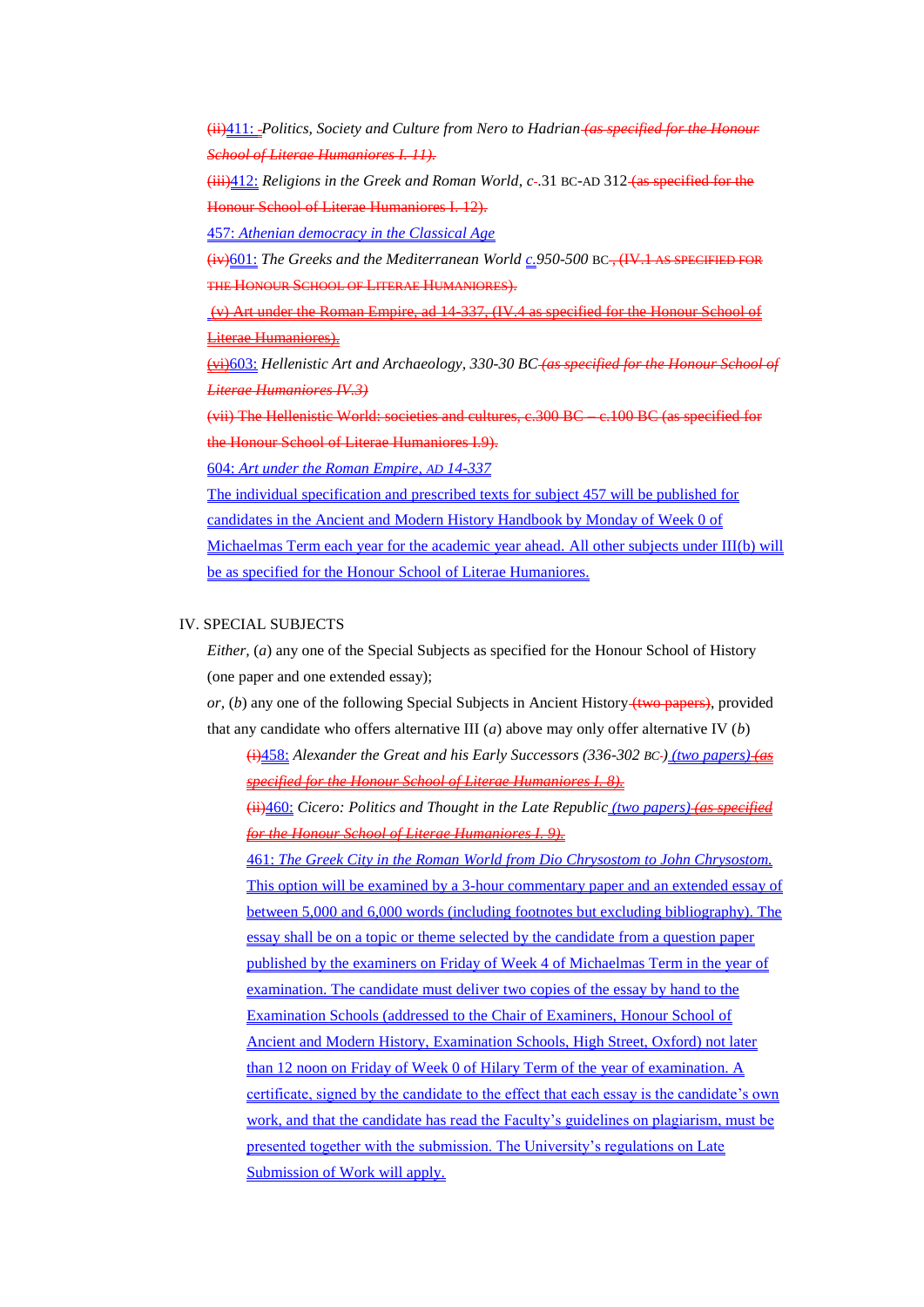Detailed specifications and prescribed texts for subjects 458, 460 and 461 above will be given in the Handbook for the Honour School of Ancient and Modern History. The individual detailed specifications and prescribed texts for the Further and Special subjects as specified for the Honour School of History will be given in the Handbook for the Honour School of History. Both handbooks<del>This</del> will be published by the History Board by Monday of Week 1 of the first Michaelmas Full Term of candidates' work for the Honour School.

> Depending on the availability of teaching resources, not all Further and Special Subjects will be available to all candidates in every year. Candidates and Ancient and Modern History tutors will be circulated by the beginning of the fourth week of the first Hilary Full Term of their work for the Honour School with (i) details of any Further and Special Subjects which will not be available for the following year, (ii) the supplement to the Handbook for the Honour School of History. This book will contain full specifications and prescribed texts for any Further or Special Subjects specified for Modern History introduced for the following year, and any amendments to the specifications and prescribed texts for existing Further and Special Subjects approved by the History Board by its first meeting of the preceding Hilary Term.

#### V. DISCIPLINES OF HISTORY

Each candidate shall be examined in the *Disciplines of History* in accordance with regulation V of the Honour School of History.

### VI. A THESIS FROM ORIGINAL RESEARCH

Regulation VI of the Honour School of History applies with the following modifications: Cl. 3.(a) (For the avoidance of doubt) the Arnold Ancient History Prize and the Barclay Head Prize in Numismatics are to be read with the schedule.

Cl. 5. For 'Honour School of History' read 'Honour School of Ancient and Modern History'. For theses concerning the years before AD 285 read 'Chair of Examiners, Honour School of Ancient and Modern History' for 'Chair of the Examiners, Honour School of History'.

Cl. 8. For 'Chair of Examiners, Honour School of History' read 'Chair of Examiners, Honour School of Ancient and Modern History'.

### VII. AN OPTIONAL ADDITIONAL THESIS

Regulation VII *An Optional Additional Thesis* of the Honour School of History shall apply with the following modifications:

Cl. 4. For dissertations concerning the years before AD 285 read 'Chair of Examiners,

Honour School of Ancient and Modern History' for 'Chair of the Examiners, Honour School of History'.

Cl. 7. For 'Chair of Examiners, Honour School of History' read 'Chair of Examiners, Honours School of Ancient and Modern History'.

## VIII. AN OPTIONAL LANGUAGE PAPER

571: Intermediate Ancient Greek *or* 572: Intermediate Latin or 573: Advanced Ancient Greek or 574: Advanced Latin.